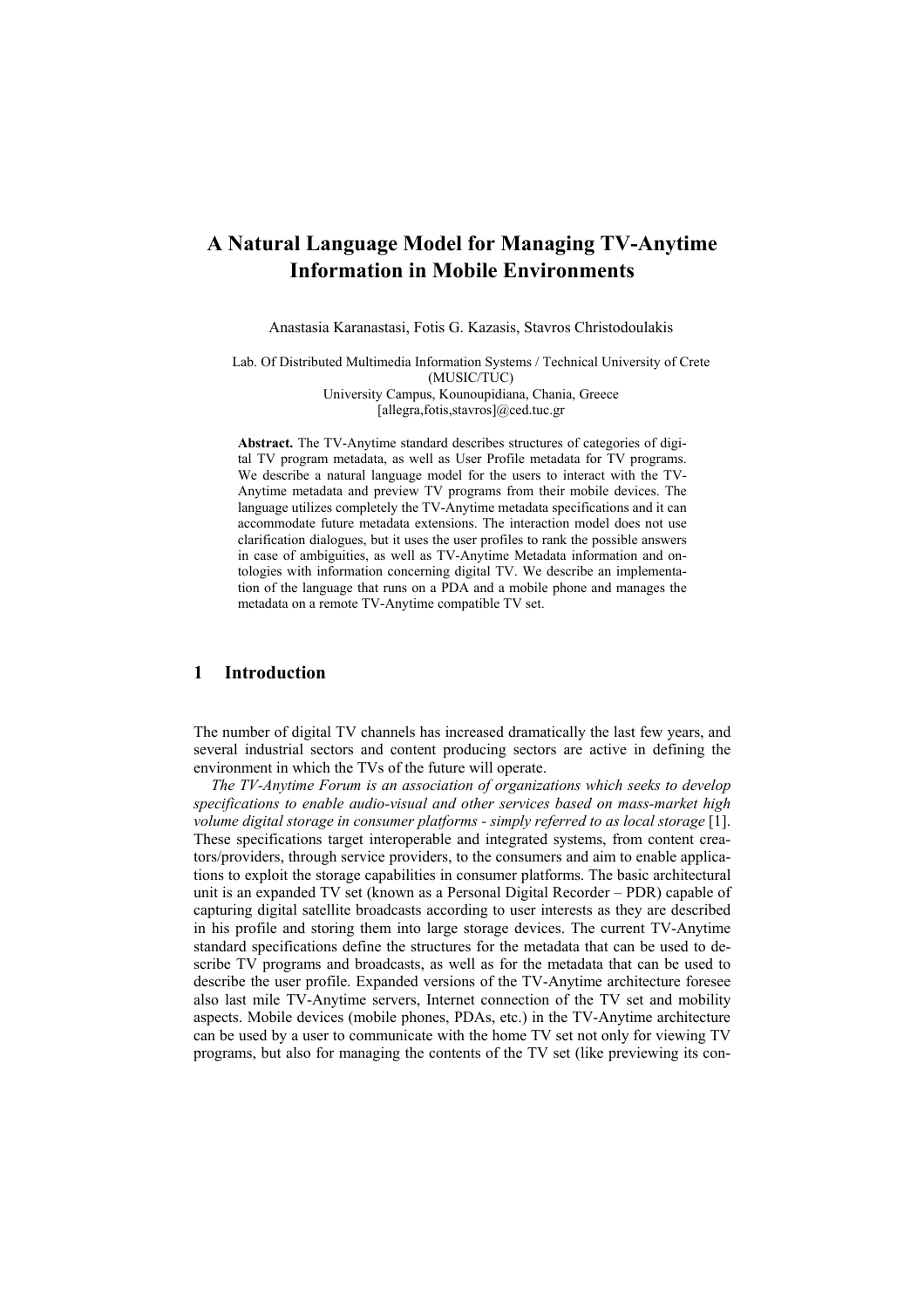tents, searching for content, deleting content that has been recorded for him by the TV set, etc.) and for managing his profile preferences [[3\]](#page-14-1).

There is a strong need for new interface paradigms that allow the interaction of naïve users with the future TV sets in order to better satisfy their dynamic preferences. The usual pc-based interfaces are not appropriate to interact with mobile devices (like mobile phones or PDAs) or with TV sets. Natural language interfaces are more appropriate interface styles for naïve users, and they can also support voice-based interactions for mobile devices.

In this paper we present a model for natural language interactions with a TV set in an environment that follows the TV Anytime specifications, both for the TV program metadata as well as for the user profile metadata. The natural language interactions are used to preview programs or summaries of programs as well as to completely manage the metadata and the programs that the TV set keeps for the user. In addition we describe an implementation of this TV-Anytime compatible natural language interaction model that works on a PDA and a mobile phone, which communicates with the TV-Anytime TV set for managing its programs and metadata and also allowing the previewing of TV programs from the mobile device.

Much research has been published in the area of natural language interfaces to interactive TV based information systems [[4\]](#page-14-2), [[5\]](#page-14-3), [[6\]](#page-14-4). A well-known problem with the natural language interfaces is that user interactions may be ambiguous. Ambiguity in the natural language interfaces is a serious problem and most systems proposed in the literature lead to lengthy clarification dialogues with the user to resolve ambiguities [[12\]](#page-14-5). Our own model also includes the possibility for ambiguities in the user interaction. However, our environment is more concrete since the structure imposed by the TV-Anytime specifications for the metadata limit the possibilities for ambiguities. Unlike the previous systems we do not resolve the ambiguities with clarification. Instead we can take advantage of the TV-Anytime user profile specifications in order to rank the possible interpretations and present to the user at the top position the one with the highest ranking.

The best-known dialogue systems that have been developed for digital TV and mobile environments are related to the MIINA project [[8\]](#page-14-6) and the Program Guide Information System of NOKIA [[9\]](#page-14-7). In the context of MIINA project, a system has been developed for information retrieval from the set-top-box Mediaterminal of NOKIA. The user is allowed to insert queries for TV programs, channels, program categories and broadcast time, using a natural language. However, the natural language interaction in this model is rather simple since it is only related to the information provided by a traditional TV-Guide. The Program Guide Information System is an electronic call-in demo application offering information about television programs over the phone by allowing the user to converse with the system in natural language sentences. This system is not based on TV-Anytime metadata structures for describing the programs or the user profiles. The scope of the interaction does not include any management of the stored content or the user profiles.

The main differences between those systems and the one described in this paper is that the present system uses the TV-Anytime content and consumer metadata specifications for a complete management of TV programs and user profiles, and that the system uses additional information that exists in the TV-Anytime User Profile in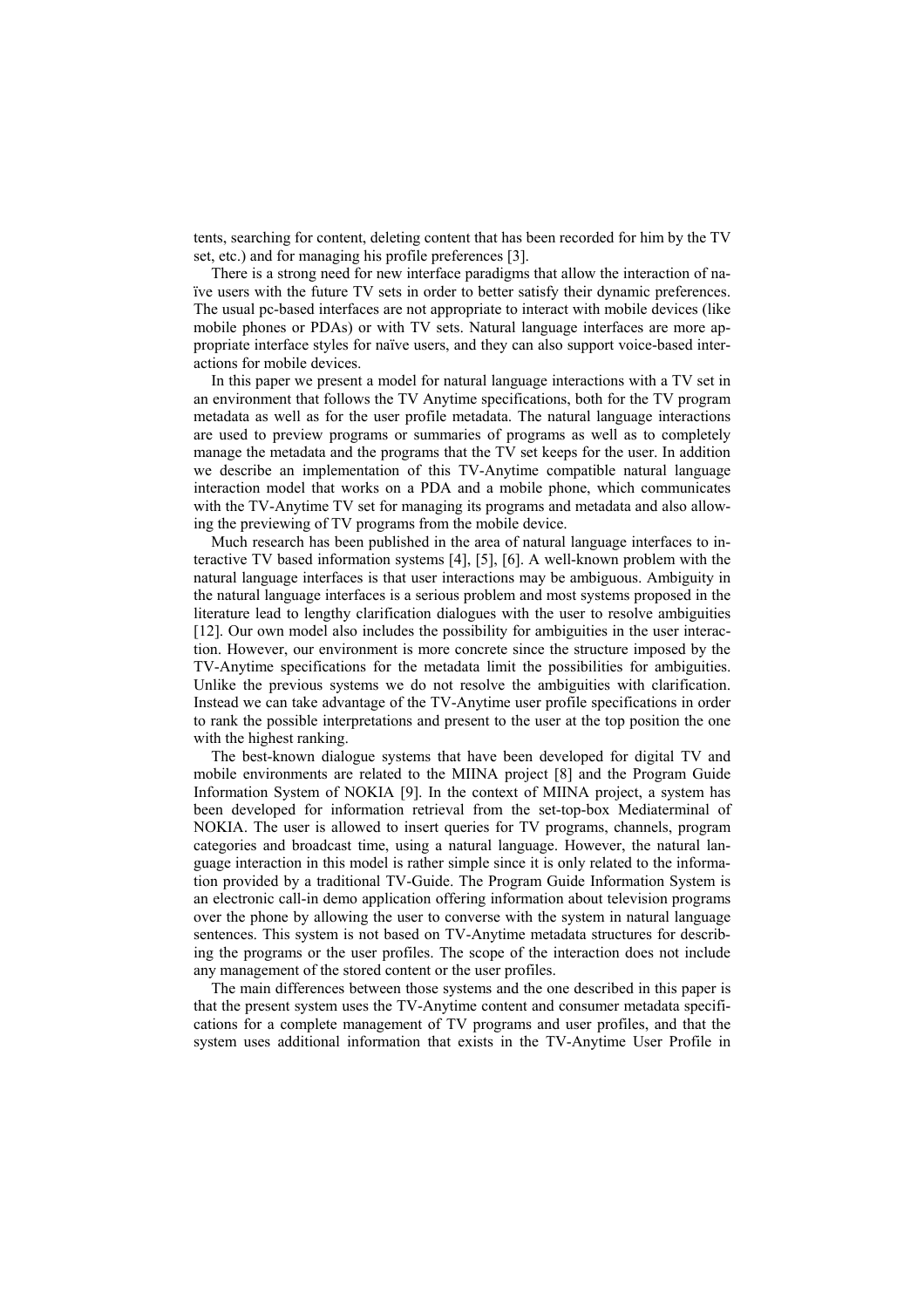order to avoid length clarification dialogues and help the user to get the most relevant answers at the top of the result list.

In section 2 of this paper the natural language model for digital TV environment is presented, along with the functionality provided and the representation of the information that the system collects from the user's input. In section 3 we present the algorithm for resolving the ambiguities instead of using clarification dialogues. In section 4 there is the analysis of the system architecture and of the modules that constitute it. Section 5 presents the implementation environment of the system and of the applications from the client side. In section 6 we present an example of a user's utterance and the actions taken by the system in order to satisfy the user's request. Finally section 7 presents the results of the system's evaluation based on user experiments and section 8 concludes by summarizing the content of this paper.

# **2 The Natural Language Model for the Digital TV Environment**

The design of the proposed model fulfills a certain number of requirements that also determine its final functionality. Figure 1 presents the satisfied functional requirements in the form of use cases.



**Figure 1: The use cases that the natural language system was designed to satisfy** 

A collection of sub-phrases was implemented and combined to constitute the user's utterance. The categories of these sub-phrases are Introduction phrases, Search phrases, Target phrases, Temporal phrases and Summary phrases.

This clustering was used to model the functionality provided by the TV-Anytime specifications. The minimal utterance consists of either a combination of an introduction phrase and a search phrase, or a combination of an introduction phrase and a target phrase. The summary phrases are individual and must be combined only with temporal phrases.

The design of the system was made taking into account two main goals. The first goal was to determine how the system should behave according to the information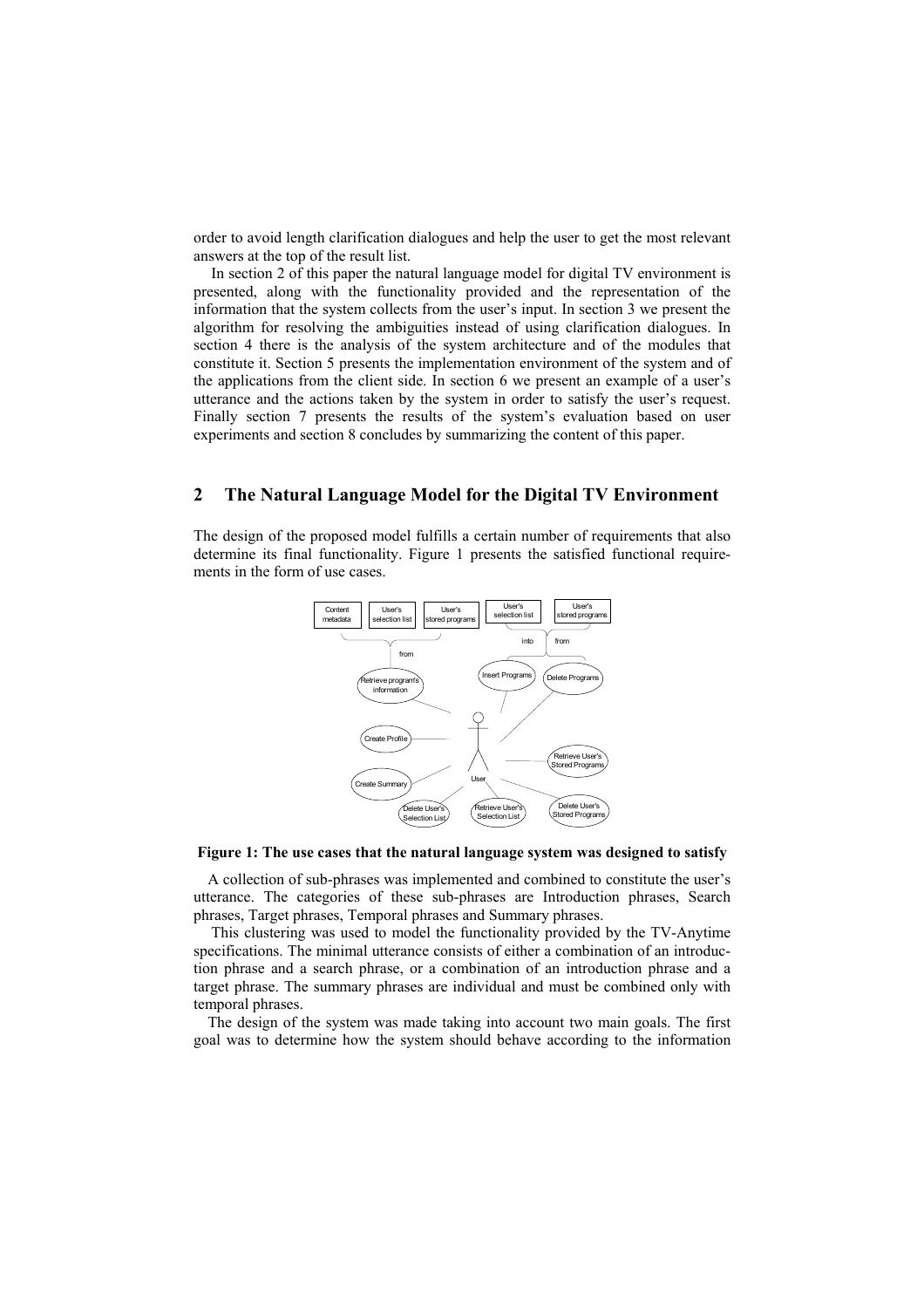gathered by the user's input utterance. Based on this behavior, the second one was, to design and define the roles of each module of the system.

We created a structure for the representation of the information gathered by the user's utterance. This structure consists of three parts namely Element, Element Type and Element Value. The first structure part (Element) is used to differentiate the TV-Anytime metadata information (modeled as *TVA-properties*) from the information that directs the system to the correct management of the user's input (modeled as *flags*). The TV-Anytime information about date and time is modeled as *temporal* element. The second structure part (Element Type) is used in order to further specialize the aforementioned information and to obtain its corresponding value (the third structure part), from the user's utterance. When a user inserts an utterance into the system, it generates a feature structure [\[7\]](#page-14-8) that follows the structure of the model.

The 'flags' element takes its value from the introduction phrases and the target phrases. The 'TVA-properties' element takes its value from the search phrases and the summary phrases and the 'temporal' element from the temporal phrases.

The feature structure can contain one, two or three elements. These three types of feature structure are:

#### **Type 1: Markers**

- E.g. I want to see what is in my selection list

This utterance consists of an **introduction phrase** (I want to see what is) and a **target phrase** (in my list). The type action of the element markers takes the value 'retrieval' (information that comes from the introduction phrase) and the element type target takes the value 'list' (information that comes from the target phrase).

### **Type 2: Markers – TVA-Properties**

- E.g. I would like you to show me movies starring Mel Gibson

This utterance consists of an **introduction phrase** (I would like you to show me) and a **search phrase** (movies starring Mel Gibson). The type action of the element markers obtains the value 'retrieval' (information that comes from the introduction phrase), the type genre of the element TVA-properties obtains the value 'movies', the type creator takes the value 'actor' and the type name takes the value 'Mel Gibson' (information that comes from the search phrase).

#### **Type 3: Markers – TVA-Properties – Temporal**

- E.g. Insert English spoken mystery movies broadcasted at midnight into my selection list.

This utterance consists of an **introduction phrase** (Insert), a search phrase (English spoken mystery movies broadcasted), a **temporal phrase** (at midnight) and a **target phrase** (into my selection list). In this case, the type action of the element markers takes the value 'insert' (information that comes from the introduction phrase), the type target takes the value 'list', from the target phrase, the type genre of the element TVA-properties takes the values 'mystery' and 'movies', the type language takes the value 'English' and in the feature structure there is also the type dissemination value, but without value. This information comes from the search phrase. Also, in the element temporal, the type time takes the value '24' and the type time indicator takes the value 'am'. This information also comes from the search phrase.

The TV-Anytime metadata model integrates specifications for content metadata used to describe digital TV Programs in terms of various features and specifications for user preferences used to filter program metadata. The "Filtering and Search Pref-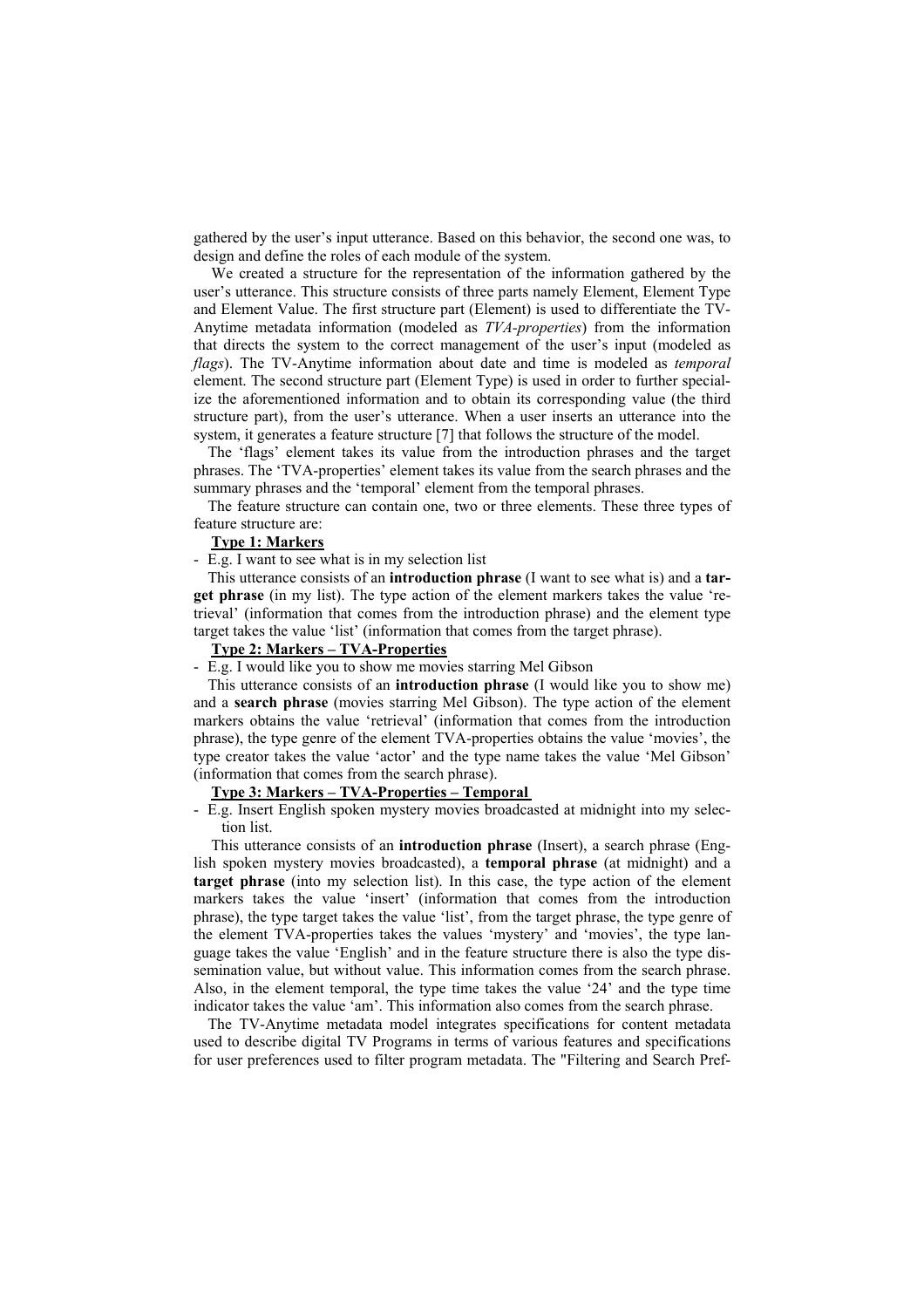erences" are used to store the preferences of the users in terms of content features so that a digital TV system can filter content and provide personalization services. The FilteringAndSearchPreferences Descriptor Scheme (DS) specifies a user's filtering and/or searching preferences for audio-visual content. These preferences can be specified in terms of creation-, classification- and source-related properties of the content. The FilteringAndSearchPreferences DS is a container of CreationPreferences (i.e. Title, Creator), ClassificationPreferences (i.e. Country, Language) and SourcePreferences (i.e. DisseminationSource, DisseminationLocation). The BrowsingPreferences DS is used to specify a user's preferences for navigating and accessing multimedia content and is a container of SummaryPreferences (i.e. SummaryType, Symmary-Theme, SummaryDuration) and PreferenceCondition (i.e. Time, Place).

For the first three system functions (referring to the system functionality presented in fig. 1 above), namely the retrieval of the personalized content metadata, the management of the personalized content and the creation of the user's profile, the utterance contains in its body one or more search phrases. The system will create a TV-Anytime XML document, compatible with the UserIdentifier and the FilteringAnd-SearchPreferences Descriptor Schemes of the TV-Anytime metadata specification. For the forth system function, the definition of the user's preferences for the characteristics of an audio-visual content summary, the system constructs a TV-Anytime XML document, compatible with the UserIdentifier and the BrowsingPreferences Descriptor Schemes, with values in the fields of the SummaryPreferences and the PreferenceCondition (for handling the time of the summary delivery).

A user's selection list is a list of information about program's metadata that the system recommends to the user based on his preferences expressed either at his TV-Anytime profile or directly by him. Every program in this list has a status. The four possible values of this status are: undefined, toBeRecorded, recorded, toBeDeleted.

If the user wants to manage the contents of his selection list or the list of his stored contents the actions that take place are represented in figure 2:



**Figure 2: The state machine for managing the status of a program in the user's selection list** 

The user may know neither the contents nor their status of his selection list, so the system undertakes to execute the proper function on behalf of the user. The system supports the functions that are described in figure 3: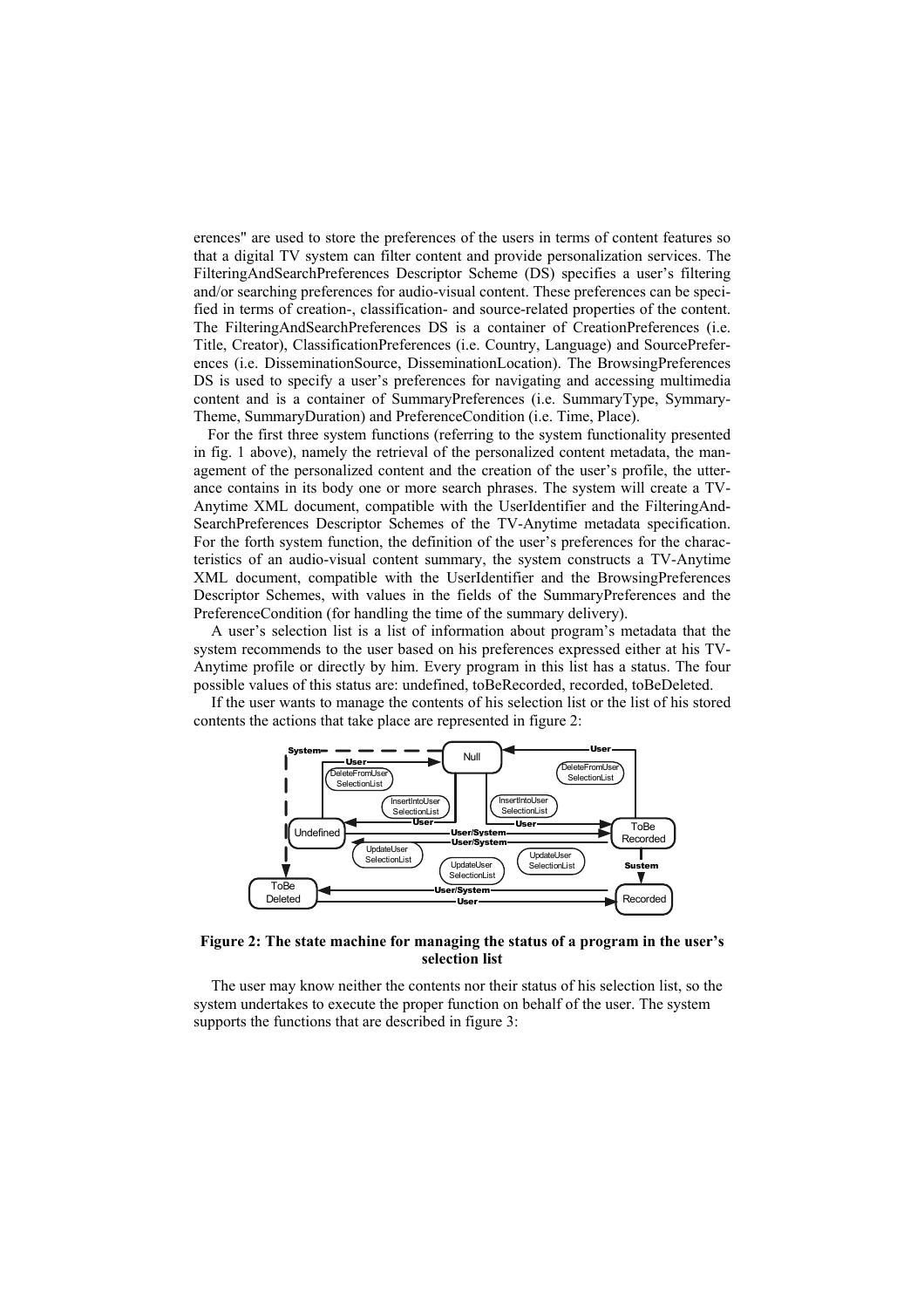| Command      | Target         | Action                                                                                                                                                                                                                     |
|--------------|----------------|----------------------------------------------------------------------------------------------------------------------------------------------------------------------------------------------------------------------------|
| Insert       | List           | InsertIntoUserSelectionList with status Undefined                                                                                                                                                                          |
| Insert       | <b>PDR</b>     | If the programs were already in the selection list, then Up-<br>dateUserSelectionList with status ToBeRecorded                                                                                                             |
|              |                | If they were not, then InsertIntoUserSelectionList with status<br>ToBeRecorded                                                                                                                                             |
| Insert       |                | InsertIntoUserSelectionList with status Undefined                                                                                                                                                                          |
| Delete       | List           | DeleteFromUserSelectionList                                                                                                                                                                                                |
| Delete       | <b>PDR</b>     | UpdateUserSelectionList with status ToBeDeleted                                                                                                                                                                            |
| Delete       | $\overline{a}$ | If they were into the selection list with status Recorded then<br>UpdateUserSelectionList with status ToBeDeleted<br>If they were into the selection list with any status but Recorded<br>then DeleteFromUserSelectionList |
| Store Record |                | InsertIntoUserSelectionList with status ToBeRecorded                                                                                                                                                                       |

**Figure 3: Functions supported by the system for managing user's selection list**

# **3 Resolving Ambiguities – The algorithm**

If the user does not specify in his utterance the TV-Anytime category he is referring to, the system tries to resolve any ambiguities by following specific steps. First, it collects word by word the sub-phrase with the ambiguities and creates a table of these words (refer to Vector of keywords in figure 4 below). Then -by using a stop list containing words with no semantic values, such as prepositions, pronouns, conjunctions, particles, articles, determiners and so on- it eliminates the words that match any word in this list. However, the system retains the existence of an 'and' or an 'or' for the optimum cross-correlation of the results. Then the system gathers the remaining words and by filtering them through its database or other existing ontologies it returns a TV-Anytime XML document that is compatible with the FilteringAndSearchPreferences DS. This descriptor scheme is the one that is used for the semantic resolving of the words. Finally, the system checks for matches in any existing TV-Anytime user's profile. This flow is represented in figure 4. The classification of the results is important in order to prioritize the user's preferences.



#### **Figure 4: The system tries to give TV-Anytime semantics to the words with the ambiguities**

Based on the form of the sub-phrase with the ambiguities the algorithm acts as follows: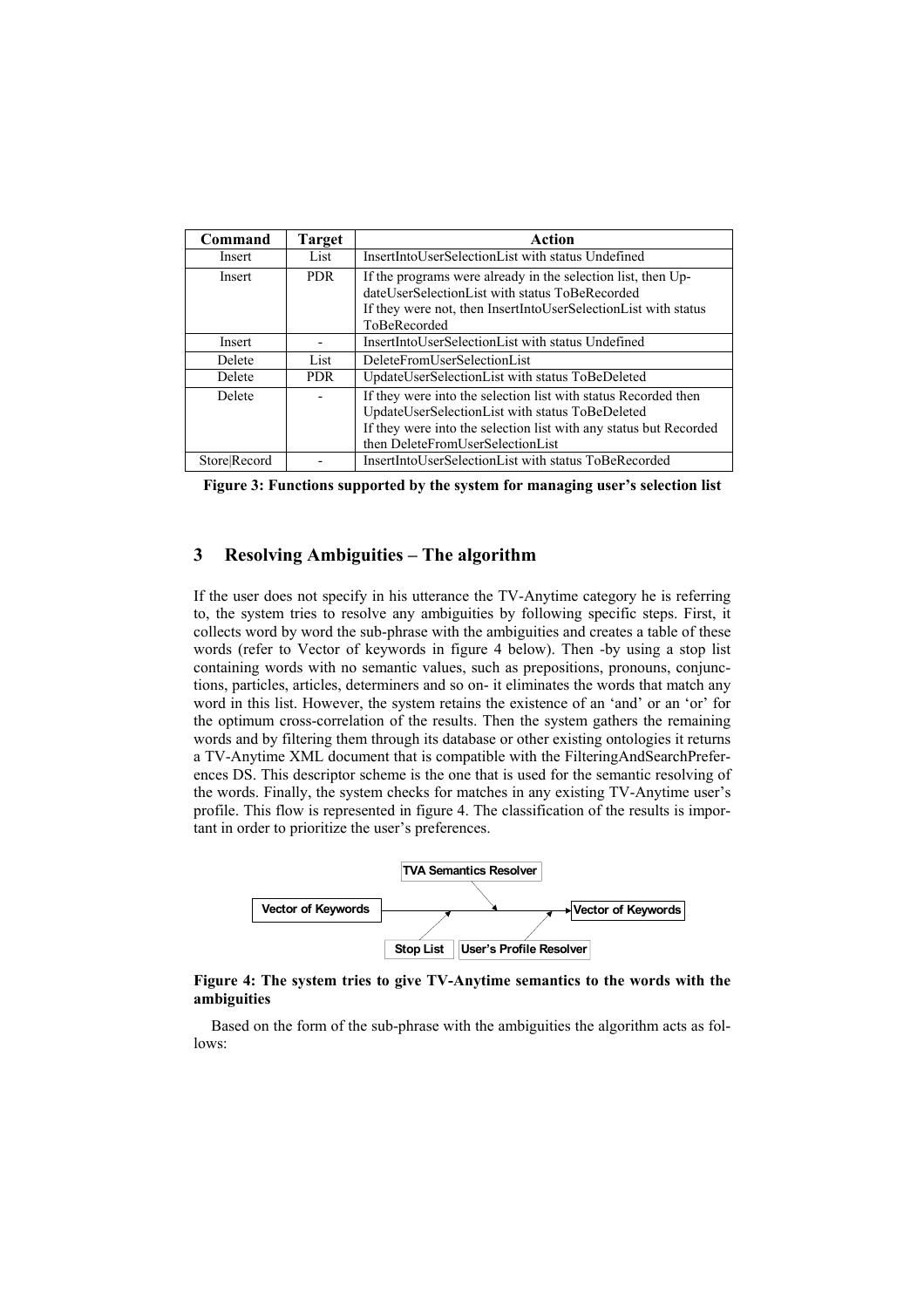#### **Algorithm for ambiguities resolution**

| <b>Subroutine:</b> semantic resolver                                               |  |
|------------------------------------------------------------------------------------|--|
| for every word with ambiguity check the stop list                                  |  |
| if there is no match.                                                              |  |
| check for TVA semantics                                                            |  |
| if there are TVA semantics add a specific weight value                             |  |
| if there is a user profile                                                         |  |
| check from semantics from profile                                                  |  |
| if there is a match                                                                |  |
| add a weight value based on the preference value from profile to the TVA semantics |  |
| if there is a match                                                                |  |
| cut the word                                                                       |  |
| return                                                                             |  |
| check the words with ambiguities for an 'and' or an 'or'                           |  |
| if there is no match                                                               |  |
| call semantic resolver                                                             |  |
| check for same strings that contain words with the same semantic                   |  |
| cut the rest                                                                       |  |
| search for results                                                                 |  |
| rank them based on the weight value                                                |  |
| else                                                                               |  |
| call semantic resolver                                                             |  |
| search for results                                                                 |  |
| group the results based on the same TVA semantic                                   |  |
|                                                                                    |  |

An example for the case where there is no match between the stop list and the words with the ambiguities would be the sub-phrase **'… with Nicole Kidman'**. Suppose that the TV-Anytime Semantics Resolver gives the semantics shown in table 1.

| <b>Creator</b>  | Role     |
|-----------------|----------|
| Nicole Rosselle | Actor    |
| Mary Kidman     | Director |
| Nicole Kidman   | Producer |
| Nicole Kidman   | Actor    |

#### **Table 1: Semantics from the TV-Anytime Semantics Resolver for the words 'Nicole', 'Kidman'**

Suppose now that the User's Profile Resolver gives the semantics with the corresponding reference value as the one declared in the TV-Anytime User's Profile, shown in table 2.

| Creator         | Role     | Pval |
|-----------------|----------|------|
| Nicole Rosselle | actor    | 80   |
| Nicole Kidman   | producer | 50   |
| Nicole Kidman   | actor    |      |

**Table 2: Semantics based on the TV-Anytime User's Profile for the words 'Nicole', 'Kidman'** 

The results in this case, based on the above, are shown in table 3.

| <b>Creator</b> | Role     |
|----------------|----------|
| Nicole Kidman  | Actor    |
| Nicole Kidman  | Producer |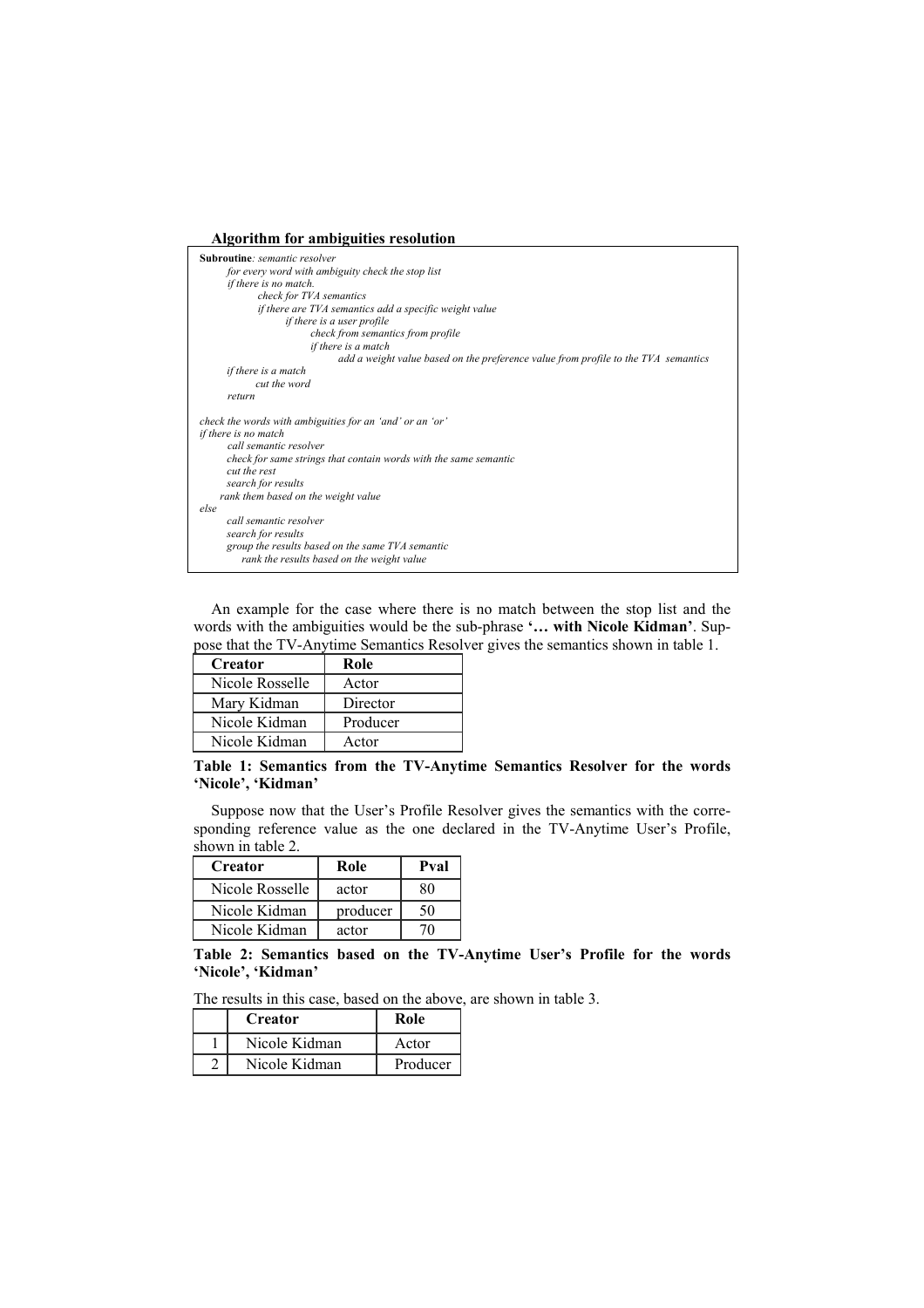| Nicole Rosselle | Actor    |
|-----------------|----------|
| Mary Kidman     | Director |

**Table 3: Results after resolving the ambiguity of the sub-phrase '… with Nicole Kidman'** 

An example for the case where there is a match between the stop list and the words with the ambiguities and there is an 'and' or an 'or' between the words with the ambiguities would be the sub-phrase **'… with Frank and English'**. Suppose that the TV-Anytime Semantics Resolver gives the semantics shown in table 4.

| <b>Creator</b>   | Role     | Language |
|------------------|----------|----------|
| Frank English    | actor    | english  |
| Holger Franke    | director |          |
| Frank 66 results | various  |          |

**Table 4: Semantics from the TV-Anytime Semantics Resolver for the words 'Frank', 'English'** 

Suppose now that the User's Profile Resolver gives the semantics with the corresponding reference value as is the one declared in the TV-Anytime User's Profile, shown in table 5.

| Language |  |
|----------|--|
| english  |  |

#### **Table 5: Semantics based on the TV-Anytime User's Profile for the words 'Frank', 'English'**

| <b>Creator</b>   | Role           | Language |
|------------------|----------------|----------|
| Frank / English  | actor/actor    | -        |
| Franke / English | director/actor |          |
| Frank            | actor          | English  |

The results in this case, based on the above, are shown in table 6.

### **Table 6: Results after resolving the ambiguity of the sub-phrase '…with Frank and English'**

An example for the case where there is a match between the stop list and the words with the ambiguities but there is not 'and' or an 'or' between the words with the ambiguities would be the sub-phrase **'… with Frank in English'**. Suppose that the TV-Anytime Semantics Resolver gives the semantics shown in table 7.

| <b>Creator</b>   | Role     | Language |
|------------------|----------|----------|
| Frank English    | actor    | english  |
| Holger Franke    | director |          |
| Frank 66 results | various  |          |

**Table 7: Semantics from the TV-Anytime Semantics Resolver for the words 'Frank', 'English'**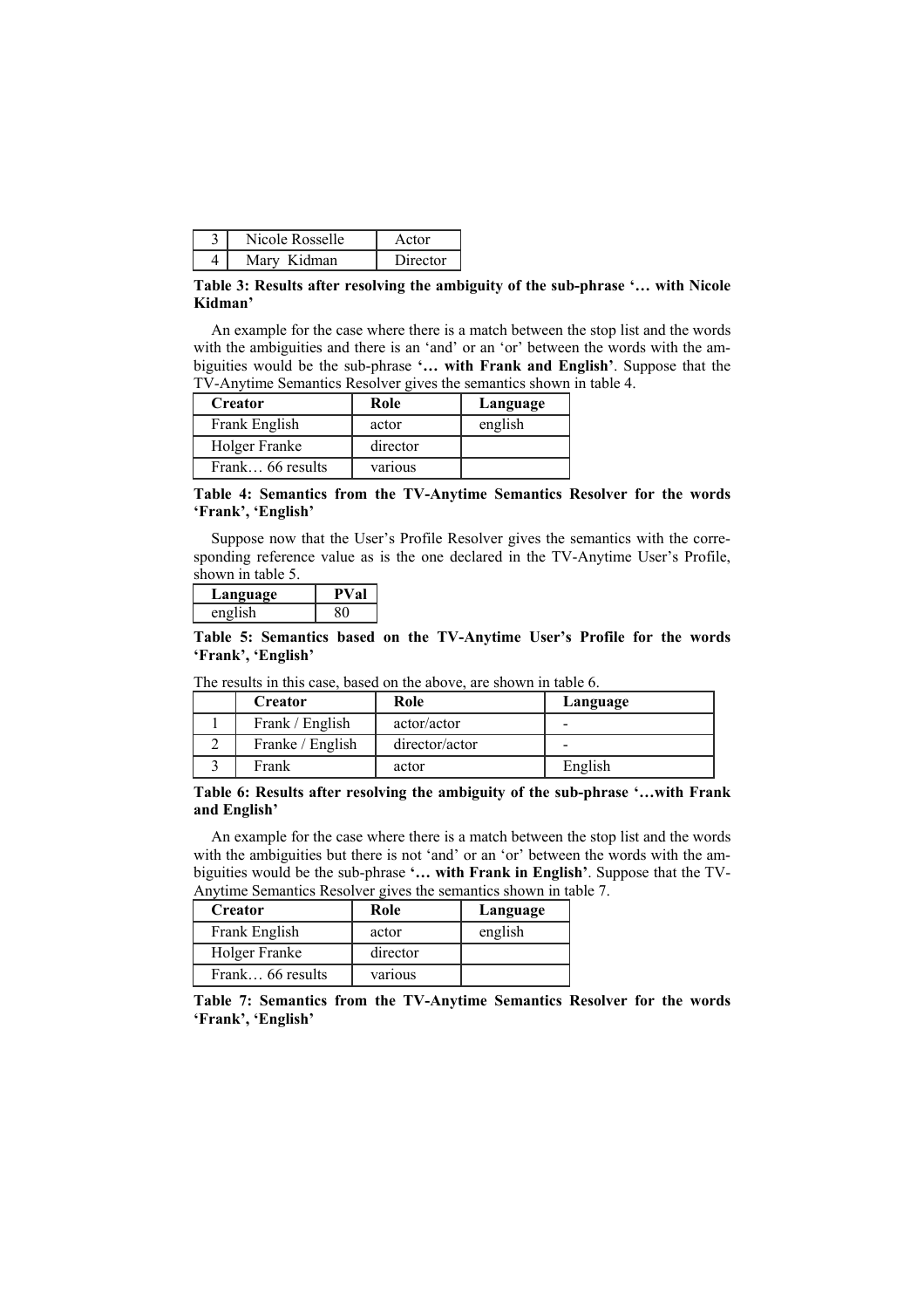Suppose now that the User's Profile Resolver gives the semantics with the corresponding reference value as this is declared in the TV-Anytime User's Profile, shown in table 8.

| опаде |  |
|-------|--|
| ish   |  |

**Table 8: Semantics based on the TV-Anytime User's Profile for the words 'Frank', 'English'** 

The results in this case, based on the above, are shown in table 9.

| <b>Creator</b>   | Role             | Language |
|------------------|------------------|----------|
| Frank            | actor / language | English  |
| Frank / English  | actor/actor      |          |
| Franke / English | director/actor   |          |

**Table 9: Results after resolving the ambiguity of the sub-phrase '…with Frank in English'** 

# **4 System Architecture**

The complete architecture of the system is presented in figure 5. This architecture follows a multi-tier approach and consists of three tiers. The lowest tier handles the metadata management. The middleware tier includes all the logic for interfacing the system with the outside world. The application tier enables the exchange of information between the server and heterogeneous clients through different communication links.



**Figure 5: The Natural Language System Architecture**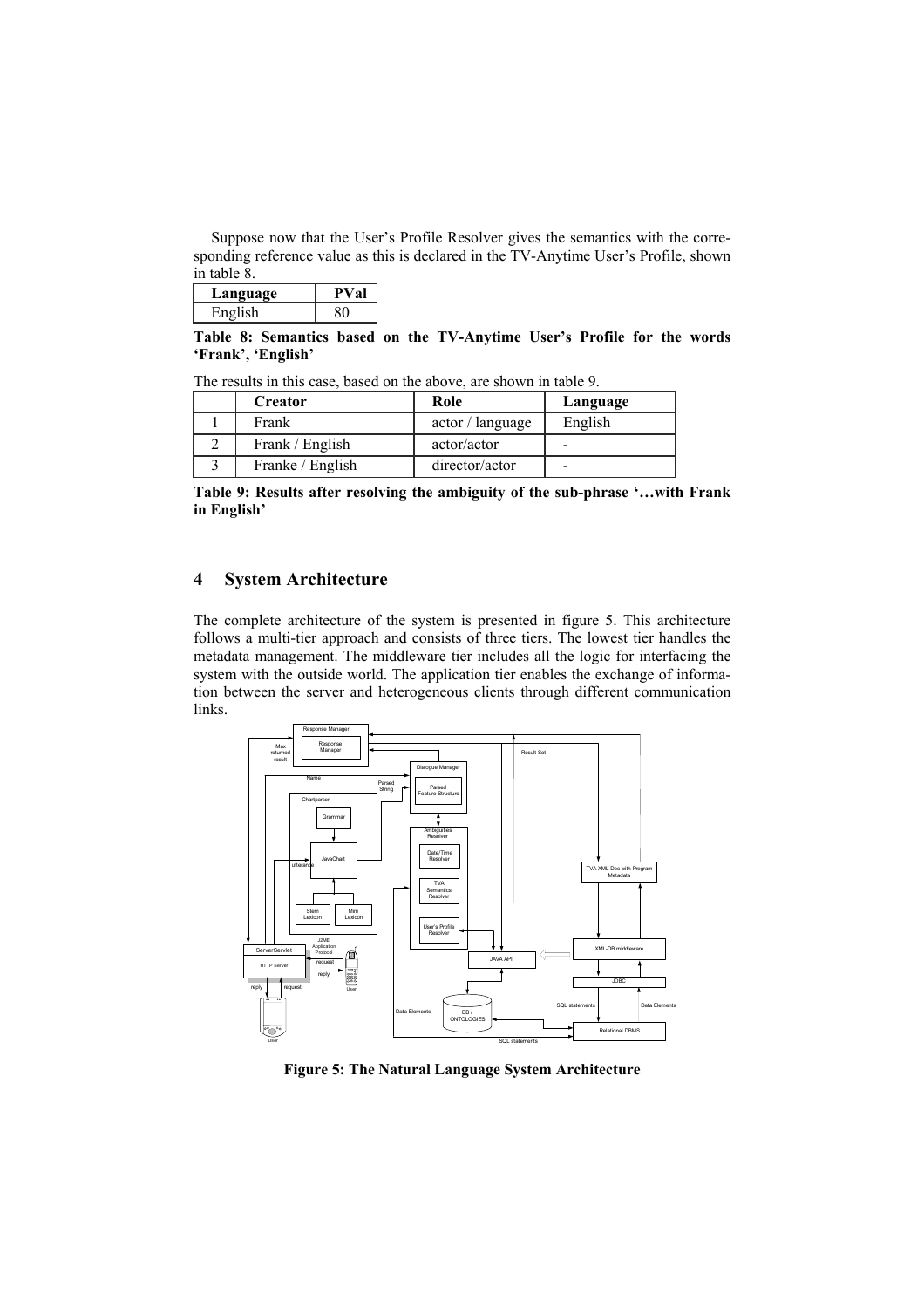The user uses a wireless device (mobile phone, PDA) and inserts an utterance that is forwarded to the **ChartParser module**. The ChartParser module consists of the JavaChart parser [10] that creates a feature structure with the information from the user's input. There exist two lexicons, the stem lexicon, which contains the stems of the words used in this language, and the words that help to give the right values to the TV-Anytime categories, and the mini lexicon, which contains the endings of the words. Finally, there is the grammar that follows a unified-based formalism.

The **Dialogue Manager** acts as the core module of the system and is responsible for communicating with all the other system modules. It takes as input a list of feature structures from the chart parser and the user's data from the application that he/she is using. It checks for specific properties in order to eliminate the list of the feature structures and, in the case there are any ambiguities, it passes to the Ambiguities Resolver module the list of the words with the ambiguities. Finally, it creates a structure with information about the action, the target and the TV-Anytime XML document from the user's input.

The **Relational Database** of the system contains the TV-Anytime Metadata information, as well as a number of **ontologies** (alternative classification schemes to represent genre hierarchies and creator roles as well as more advanced semantic descriptions following the Semantic Part of the MPEG-7 MDS), with information concerning digital TV. The **Relational DBMS** manages the transactions, utilizes a **Java API** (implemented for the extraction of the functionality for filtering, retrieval and summarization) and cooperates with the **XML-DB middleware**. The **XML-DB middleware** is a set of software components responsible for the management of the TV-Anytime XML documents and the correspondence of the TV-Anytime Metadata XML schema with the underlying relational schema.

The **Ambiguities Resolver** module consists of three modules that are responsible for the resolution of different kinds of ambiguities. The Date/Time Resolver is the component that converts the temporal phrases in a TV-Anytime compliant form. The TVA Semantics Resolver communicates with the relational DBMS and is responsible to attach TV-Anytime semantics to the words with the ambiguities. The User's Profile Resolver filters the list of the words from any existing user's profile and returns a FilteringAndSearchPreferences XML document with values from the corresponding TV-Anytime categories. Finally, it passes this document to the Response Manager module.

The **Response Manager** module interacts with the system's database, by providing it the structured information, executes the appropriate functions, retrieves the results and classifies them accordingly. Then, it creates a message and adds it to any existing result list.

## **5 Implementation Environment**

For the system's server side, the implementation platform consists of the MySQL Platform [13]. MySQL is an open source relational database management system, which is reliable and easy to use. The MySQL Database Software is a client/server system that consists of a multi-threaded SQL server that supports different backends,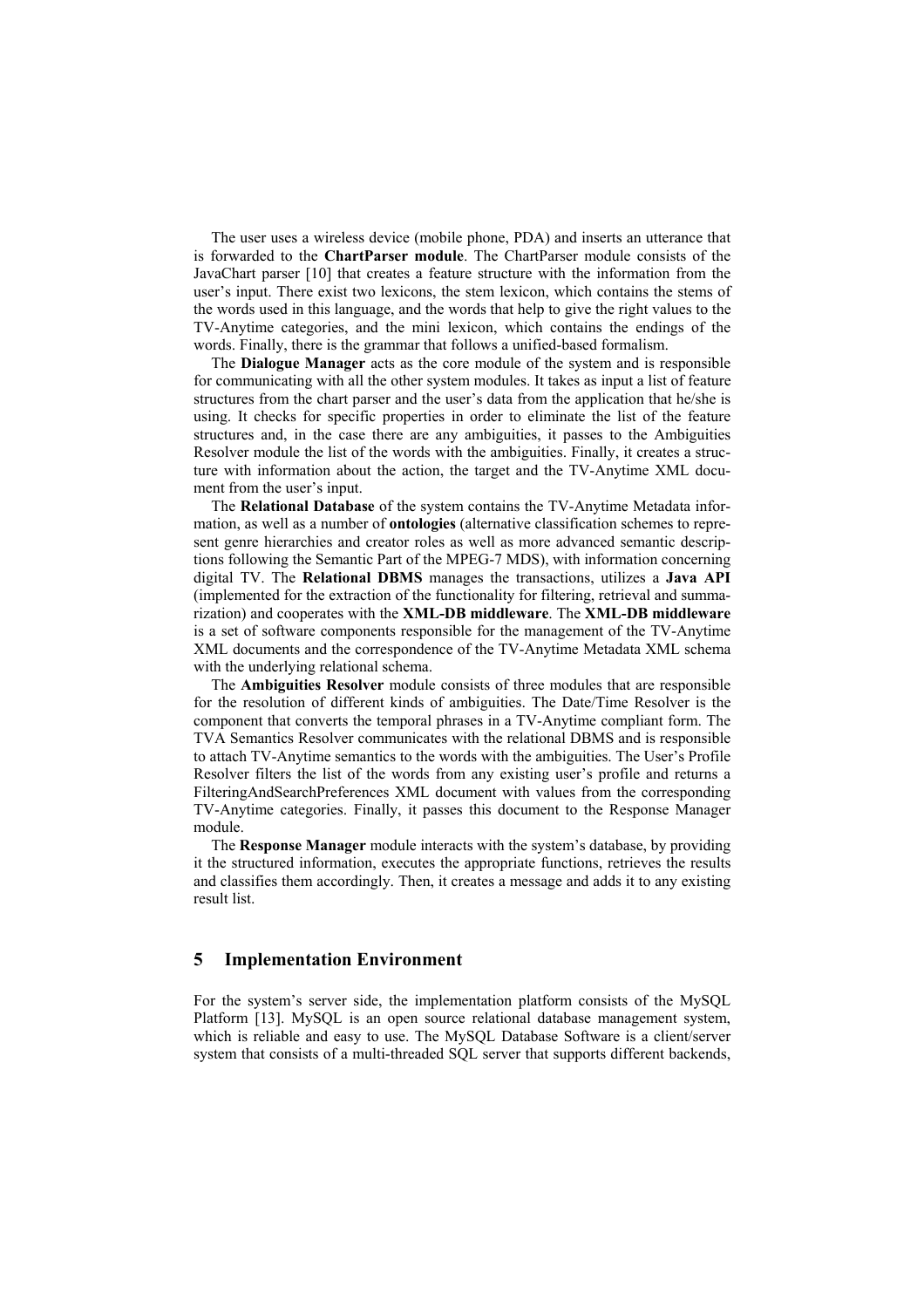several different client programs and libraries, administrative tools, and a wide range of application programming interfaces. The implementation of the server was based on Java 2 and the class files were compiled using JDK1.4.1. [14]. The parsing of the user's utterance was made by the use of the JavaChart parser [10], a chart parser written in Java. For the implementation of the communication between the server and the client, we have exploited the JAVA Serlvet technology in the server side by developing a servlet that acts as the interface between the user client and the database server or the PDR interface. This servlet was locally deployed for testing on an Apache Tomcat v4.0.1 server and the class files were compiled using JDK1.4.1.

Two cases are considered related to the wireless device used on the system's client side. The first one is the application that runs on any Java-enabled mobile phone device and the second is the application that runs on a PDA device.

For the client (mobile device) the implementation platform consists of the Java 2 Platform, Micro Edition (J2ME)*.* The platform addresses the large, rapidly growing consumer space, from pagers till TV set-top boxes. The Connected Limited Device Configuration (CLDC) has been used for the limited capabilities of the mobile phone. The Mobile Information Device profile (MIDP) is an architecture and a set of Java libraries that create an open, third party application development environment for small, resource-constrained, devices MIDlets*.* By sub classing the MIDlet class, an interface between the application and the application management software on the device is defined.

For the second implementation of the client side we used JEODE Java Runtime Environment [15] for the PDA device client. The JEODE runtime environment supports the CDC/Foundation Profile and the Personal Profile J2ME specifications that support implementations in PersonalJava and EmbeddedJava. The PersonalJava platform is a Java platform optimized for the requirements and constraints of wireless devices. The PersonalJava application-programming interface (API) is a collection of packages, classes and methods defined by a high-level specification.

For both cases of the remote access application, the client establishes an http connection with the server.

### **6 System Flow**

In this section we describe an example of a user's utterance and the way that this input flows inside the modules of the system.

We consider the user's utterance

- 'Are there any movies with Frankie Muniz after 5 pm'

The ChartParser module obtains the utterance, as a string, from the wireless device. The output from the parser is the feature structure presented below:

|          | [[ properties: [ keyword: [ 1: Muniz]   |
|----------|-----------------------------------------|
|          | [0: Frankie]]                           |
|          | [genre1: movies]]                       |
|          | [temporal: [timeind: pm]                |
|          | [ after: $\lceil$ time : 5 ]]           |
| markers: | $\lceil$ act: ret $\lceil \cdot \rceil$ |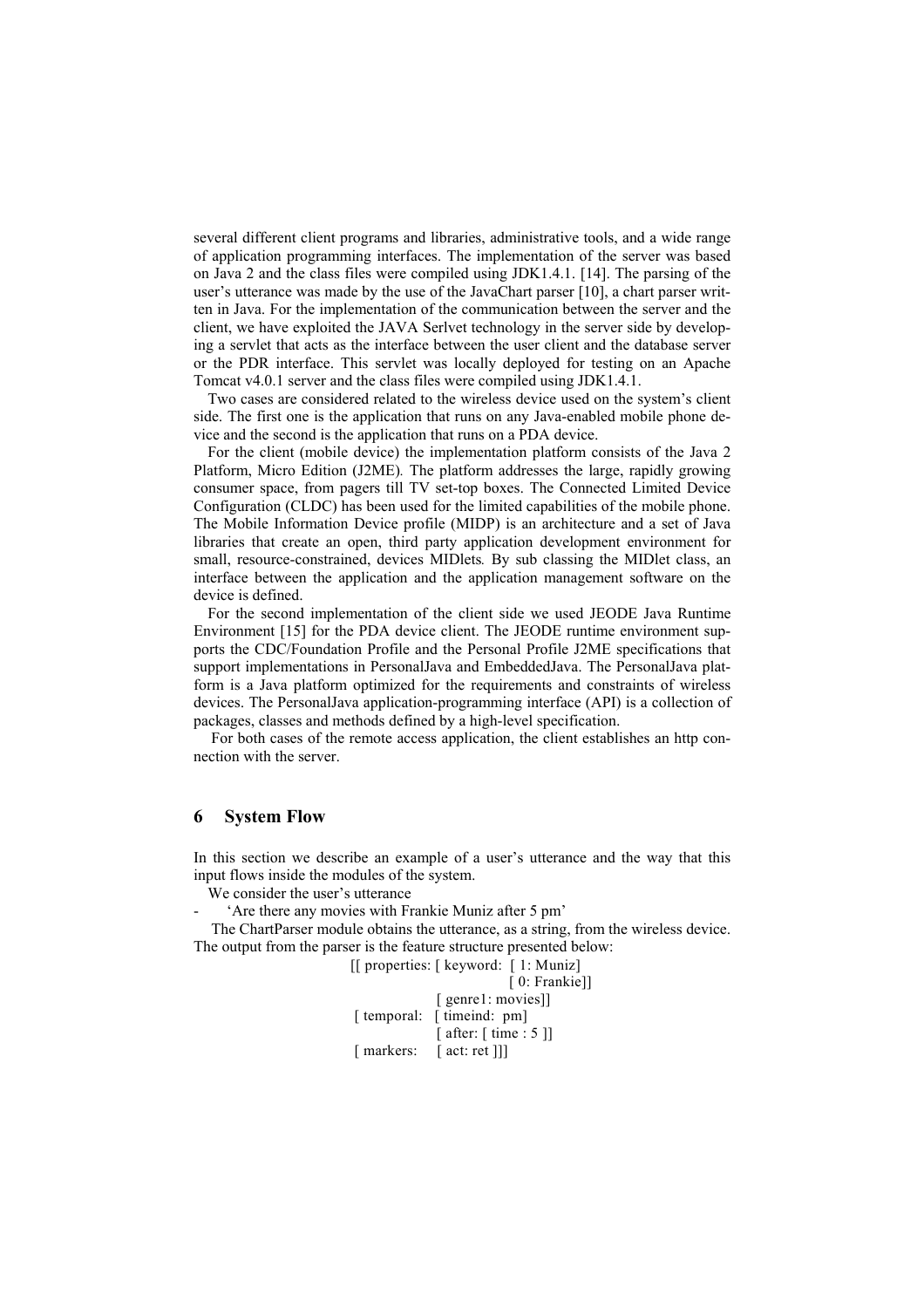The feature structure has a type keyword with values 'Frankie' and 'Muniz'. For that the Dialogue Manager module first creates the vector of the keywords that have ambiguities (Frankie, Muniz) and then parses these words from the stop list and checks if there is an 'and' or an 'or' among them. The stop list does not remove any of the words and the Dialogue Manager passes the vector with the words to the Ambiguities Resolver module. The TV-Anytime Semantics Resolver (after communicating with the metadata management system) returns a vector from vectors with the semantics for every word:

#### [[ACTOR, Frankie Muniz]]

The Dialogue Manager module collects the information provided by the Ambiguities Resolver module, plus the personal data (name, password) from the user's input and creates a structure of the following form:

| <b>String action</b> = retrieval | <b>String target</b> $=$ null | XML doc |
|----------------------------------|-------------------------------|---------|
|                                  |                               |         |

The XML document produced for the utterance applied is presented in figure 6. <?xml version="1.0" encoding="UTF-8"?> <tva:TVAMain xmlns:tva="http://www.tv-anytime.org/2001/08/metadata" xmlns:xml="http://www.w3.org/XML/1998/namespace" xmlns:mpeg7="urn:mpeg:mpeg7:schema:2001"> <tva:UserDescription> <tva:UserPreferences> <mpeg7:UserIdentifier> <mpeg7:Name>\_\_temp\_faspmatching\_</mpeg7:Name>  $\leq$ mpeg7:UserIdentifier> <mpeg7:FilteringAndSearchPreferences preferenceValue="100"> <mpeg7:CreationPreferences preferenceValue="100"> <mpeg7:Creator preferenceValue="100"> <mpeg7:Role href="urn:mpeg:MPEG7RoleCS:ACTOR" /> <mpeg7:Agent xsi:type="mpeg7:PersonType"> <mpeg7:Name> <mpeg7:GivenName>FrankieMuniz</mpeg7:GivenName> </mpeg7:Name> </mpeg7:Agent> </mpeg7:Creator> <mpeg7:DatePeriod preferenceValue="100">  $\leq$ mpeg7:TimePoint>2003-08-21T17:00:00 $\leq$ mpeg7:TimePoint> <mpeg7:Duration></mpeg7:Duration> </mpeg7:DatePeriod> </mpeg7:CreationPreferences> <mpeg7:ClassificationPreferences preferenceValue="100"> <mpeg7:Genre href="urn:mpeg:TVAnytime\_v0.1ContentCS:6" preferenceValue="100"> <mpeg7:Name>Movies</mpeg7:Name> <mpeg7:Definition>Film, Cinema</mpeg7:Definition> </mpeg7:Genre> </mpeg7:ClassificationPreferences> <mpeg7:SourcePreferences preferenceValue="100" /> </mpeg7:FilteringAndSearchPreferences> </tva:UserPreferences>

**Figure 6: The XML doc created by the Dialogue Manager module with the user's input information**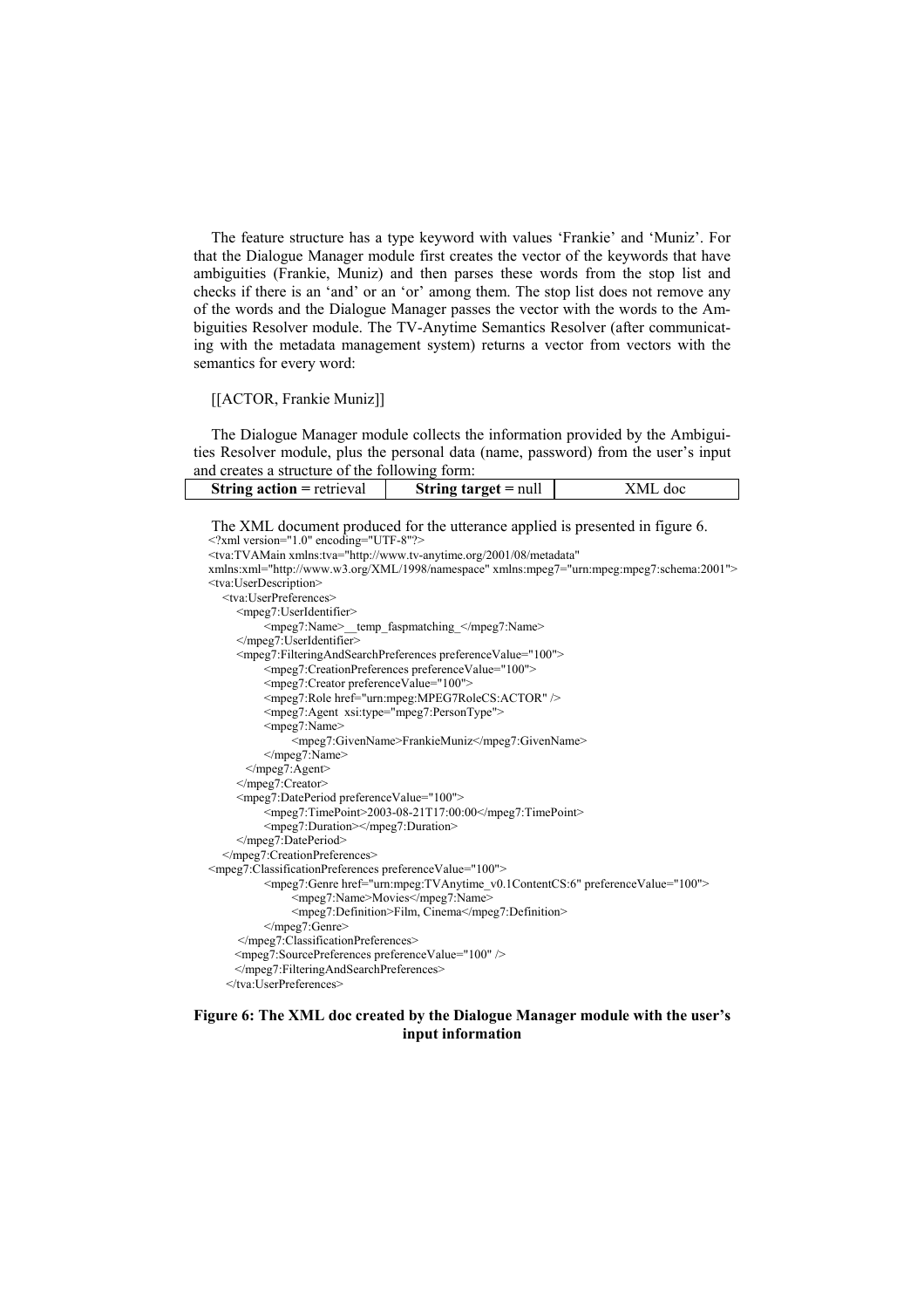In the previous example there is no information provided by the User's Profile Resolver. The Response Manager module first checks the fields 'action' and 'target' of the structure. Since the action is a retrieval with no target, the search should be done in the metadata of the TV-Anytime server. The XML-DB Middleware inserts the TVA XML doc into the relational database with a temporary value in the field Name of the UserIdentifier. The Response Manager module uses a procedure to match the information with the metadata and returns the matching programs with a weight value that represents the relevance between the information and the result. The results, in the form of programs' titles, are presented to the user with a proper message.

The user can set his preferences for the information about the programs metadata that he would like to obtain as a result while interacting with the system. This information can be also enriched with the program's broadcast date and time, broadcast channel and synopsis; something that mainly depends on the resource capabilities of the device that the user uses to communicate with the natural language system.

### **7 Evaluation**

This section presents some preliminary results of the system's evaluation. The evaluation has been based on a user experiment that was performed by ten laboratory users. All the users had previous experience using computers and graphical interfaces. Nevertheless none of them had ever used a natural language system before. There were three main tasks used in the evaluation. The first one was for the users to use the system to define their user profile, the second one to interact with the system by using a set of utterances with no ambiguities and the third one to interact with the system by using a set of 10 utterances with ambiguities.

The functionality provided by the natural language system was also provided by the use of alternative menu-driven user interfaces for wireless devices (mobile phone, PDA). Based on the preliminary results it becomes clear that the end users found the system easier to use with the natural language interface than with the traditional user interfaces. The natural language interface was shown to provide an easy way to specify TV-Anytime structures without complex navigation between screens. For utterances that showed no ambiguities the system proved to fully exploit the structured TV-Anytime model capabilities for filtering in order to retrieve the qualified ranked results.

In the case of the utterances with ambiguities, we have considered 100 interactions in total. All the utterances contained a sub-phrase with no declaration of any TV-Anytime categories. For example, two of the utterances considered were:

- I want comedies with Tom English
- Record movie from Russia with love

In order to evaluate our approach for the use of the existing user profiles in order to rank the possible answers in case of ambiguities we have considered different types of user profiles so that the similarity between the user's preferences in these profiles and the specific input utterances to be near 0,5.

Diagram 1 shows the number of interactions per rank position for the cases that the system has either used the user profile in order to better rank the results or not. When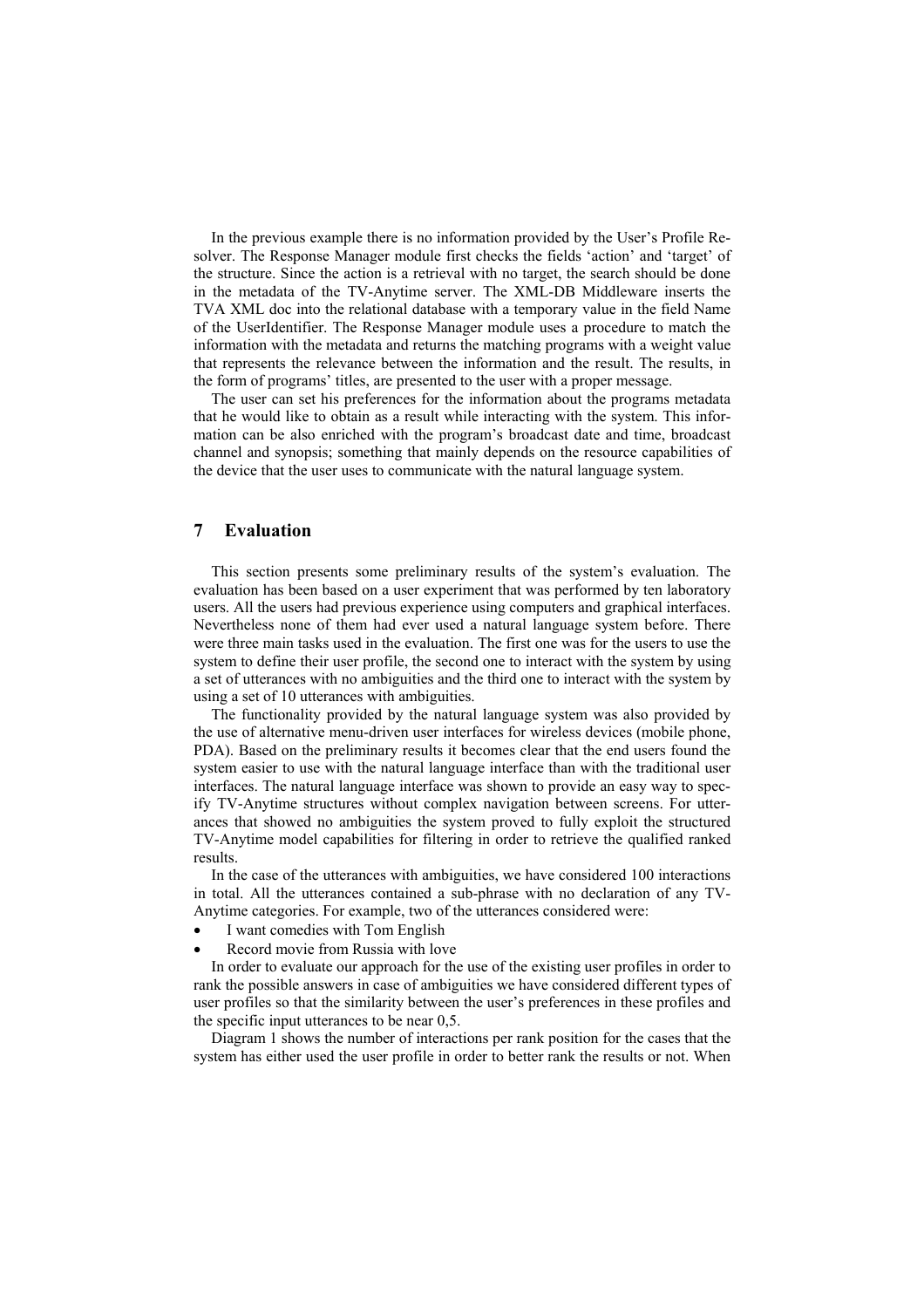the system uses the user profile to rank the results, we get about 90% of the exact results in the first 20 positions of the ranked resulting lists. This percentage varies according to the result list. In the first 5 positions we get the 65% of the exact results. When the system does not use the user profile to rank the results, we get about 80% of the exact results in the first 20 positions of the ranked resulting lists. In the first 5 positions we get the 40% of the exact results.

Diagram 2 shows the number of interactions in the top percentage of the total number of results. When the system uses the user profile to rank the results we get about 90% of the exact results in the 40% of the total number of results. In the case that the system does not use the user profile we get about 90% of the exact results in the 70% of the total number of results.



**Diagram 1: Number of interactions per rank position** 



More systematic evaluation work is still under way.

### **8 Summary**

In this paper we described the design and the implementation of a natural language model in digital TV and mobile environments that allow the user, by using a variety of devices to communicate with the Personal Digital Recorder of his TV set, in order to perform a variety of functions

The model was developed to be compatible with the TV-Anytime specifications and manages the information of the content metadata categories for TV programs and the user's profile metadata. It is expandable to future additions in the TV-Anytime metadata specifications.

In order to satisfy the proposed functionality a dialogue model was developed that contains: Introduction phrases, to define the functionality, Search phrases, to define the TV-Anytime information, Target phrases, to define where each of the functions is targeting, Temporal phrases, to define phrases about date and time and Summary phrases, to define summaries with audio/visual content.

In the proposed natural language model, an utterance can contain one or more entities. These entities distinguish the information, which describes TV-Anytime content metadata information from the information that concerns the functions for its management.